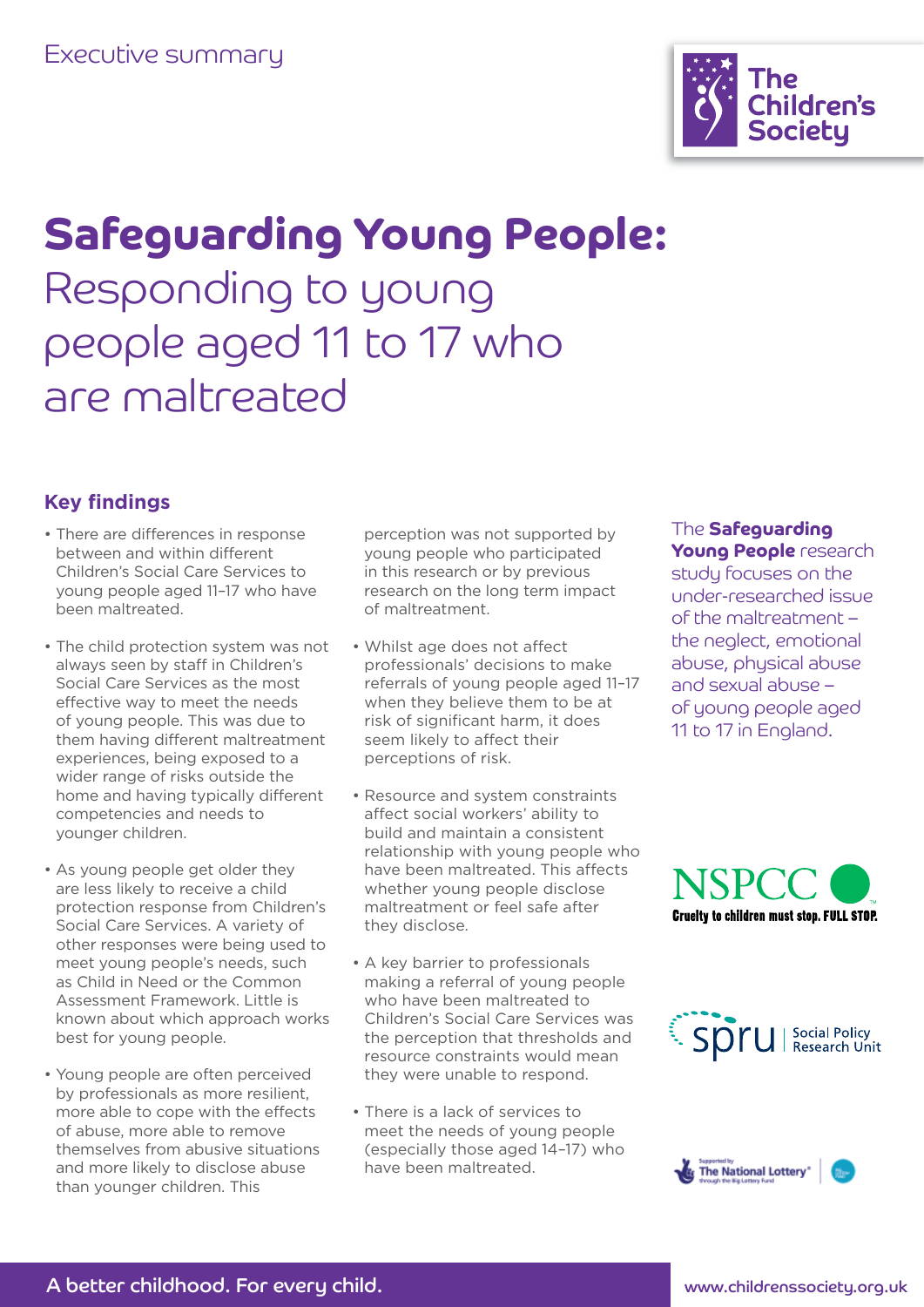# Background



A large number of young people aged 11–17 are affected by abuse and neglect. Research in other countries has highlighted the importance of acknowledging the different maltreatment experiences and needs of young people, as compared with younger children. Yet, in the UK, the issue has received very little attention.

The research project has been undertaken at a time when the issue of safeguarding children and young people is high on the political and professional agenda and there is substantial change in the way that services are structured and delivered. Whilst much attention has previously been paid to the maltreatment experiences of children under the age of 11, recent research has drawn attention to the risks faced by 11–17 year olds. For example

studies of Serious Case Reviews – which are held when a child or young person dies or is seriously injured - have shown that over a fifth of such cases related to young people aged 11 and over<sup>1</sup>. Additionally, research on long term outcomes for children in cases of neglect has highlighted that as children get older outcomes are poorer and that work with young people needs to be more proactive<sup>2</sup>.

Finally, the same partnership, the University of York, The Children's Society and the NSPCC, highlighted the 'neglect of adolescent neglect' in recent research funded by the DCSF (now DfE) and the DH, under the Safeguarding Children Research Initiative. This included a guide for young people and a guide for multi agency teams $3$ .

# Aims

The research aimed to promote improved safeguarding responses for young people aged 11–17. It explored access to, and initial responses of, services for young people with potential maltreatment issues in order to inform future policy, practice and research.

# Methods

The research consisted of four linked components:

- A comprehensive international literature review;
- A study of policy and guidance, including telephone interviews and consultation with key informants;
- A comparative study of risk assessment and decision-making about maltreatment amongst a sample of over 160 professionals in Children's Social Care Services and potential referring agencies (statutory and voluntary sectors) in 12 areas of England;
- A study of practice in four Children's Social Care Services, including data analysis of child protection referrals and subsequent actions, interviews with 24 young people, 22 social care professionals and 34 referring professionals.

- 1. Brandon, M. Bailey, S. Belderson, P. Gardner, R. Sidebotham, P. Dodsworth, J. Warren, C. and Black, J. (2009) Understanding serious<br>case reviews and their impact: a biennial analysis of serious case reviews 2005-2007. D
- 
-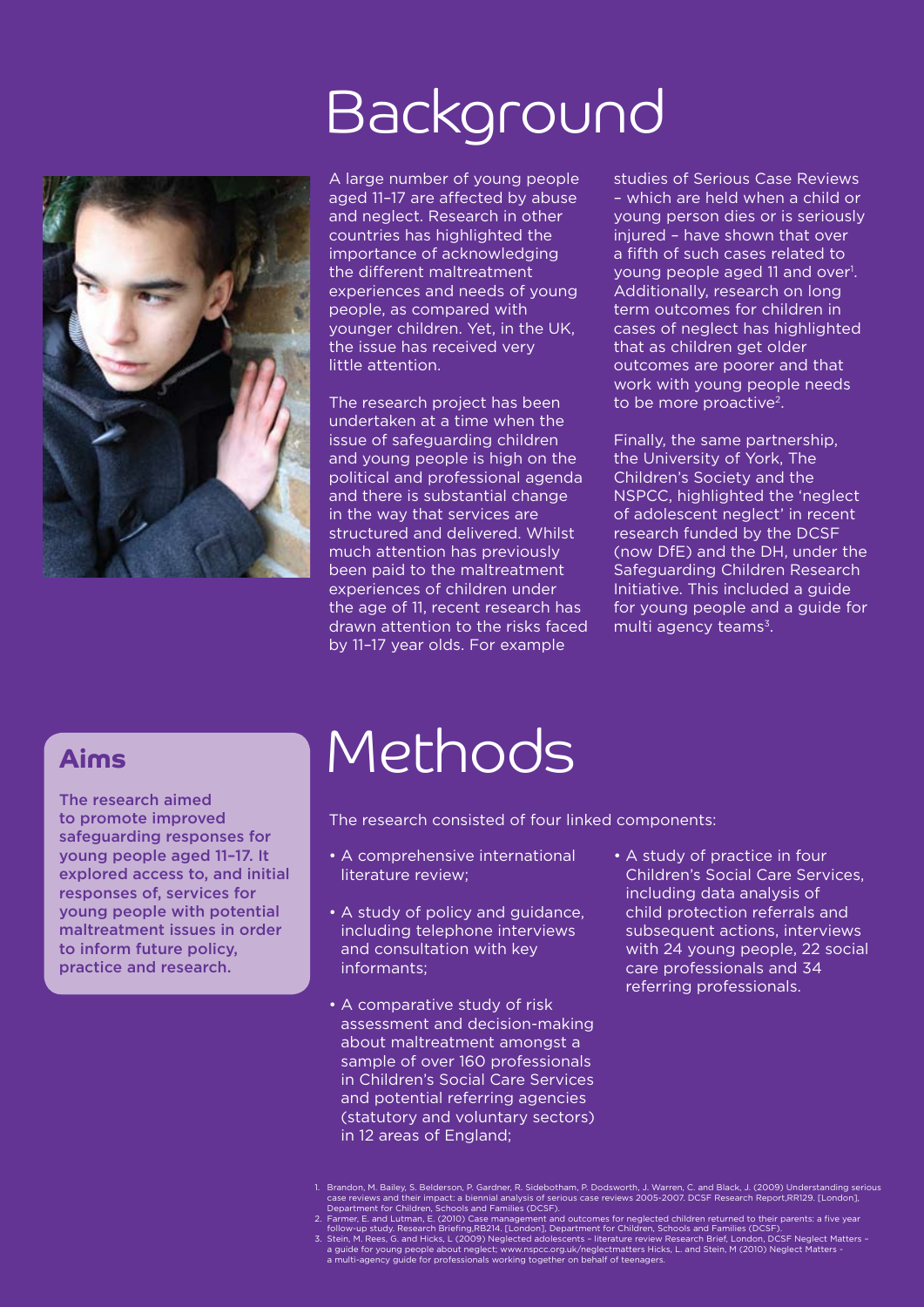# Findings

### **The nature of maltreatment of young people**

#### *The scale of the problem*

Official statistics for England in 2008–9 show that 8,700 young people aged 10 to 15, and 430 young people aged 16 to 17, became the subject of a child protection plan. Almost a quarter of children and young people who became subject to a child protection plan were in the 10-15 age group. Actual prevalence of maltreatment of young people is not known but is likely to be much higher.

#### *Definitions*

Definitions of maltreatment need to take into account young people's age and development. Parental behaviours which might be deemed abusive or neglectful for a very young child would be considered appropriate for many young people. Additionally, young people aged 11–17 may face a wider range of risks due to their social networks, lifestyles and increasing independence.

#### *Context*

Much is known about the background to child maltreatment in general, but far less is known specifically about these issues for young people aged 11 to 17. There is reason to believe that contextual factors might vary with age. For example, young people are more likely to have experienced family change and some may be more likely to take on caring roles within the family.

In addition, professionals during this research raised issues related to the behaviour of young people themselves. These included: twoway violence and conflict between parents and young people, and factors related to choices that young people make – in particular risk-taking behaviours, such as drinking alcohol and taking drugs.



#### *Consequences*

Recent research in the US4 concluded that compared to maltreatment experienced only at a younger age, the effects of maltreatment experienced during adolescence 'had a stronger and more pervasive effect on later adjustment'. These wider effects include criminal behaviour, substance misuse and health-risking behaviours. Other research on the impact of neglectful parenting styles during adolescence also points to a range of negative outcomes in terms of education, mental health and well-being.

### **Assessing risk**

#### *Age-related patterns*

Our survey to professionals used hypothetical scenarios to explore how the age of children and young people affected their risk assessments and likely actions. Where the child or young person was older there was the perception that the risk of longterm negative outcomes was lower, although the influence of age was not that large. This perception was supported by interviews with professionals. The effect of age was strongest

for scenarios involving supervisory neglect by parents, and emotional abuse involving isolation from peers.

#### *Age-related factors*

The research provides insight into how the age of young people affects professionals' perceptions of risk:

- First, there were indications that young people aged 11–17 were seen as more competent to deal with maltreatment, including being able to escape the situation and seek help.
- Second, they were perceived by some professionals as more 'resilient' – i.e. more able to cope with experiences of maltreatment.
- Third, they were more likely to be seen as contributing to and exacerbating the situation through their own behaviour.
- Fourth, young people were sometimes perceived as 'putting themselves at risk' – e.g. risk-taking behaviours and experiences within the local area.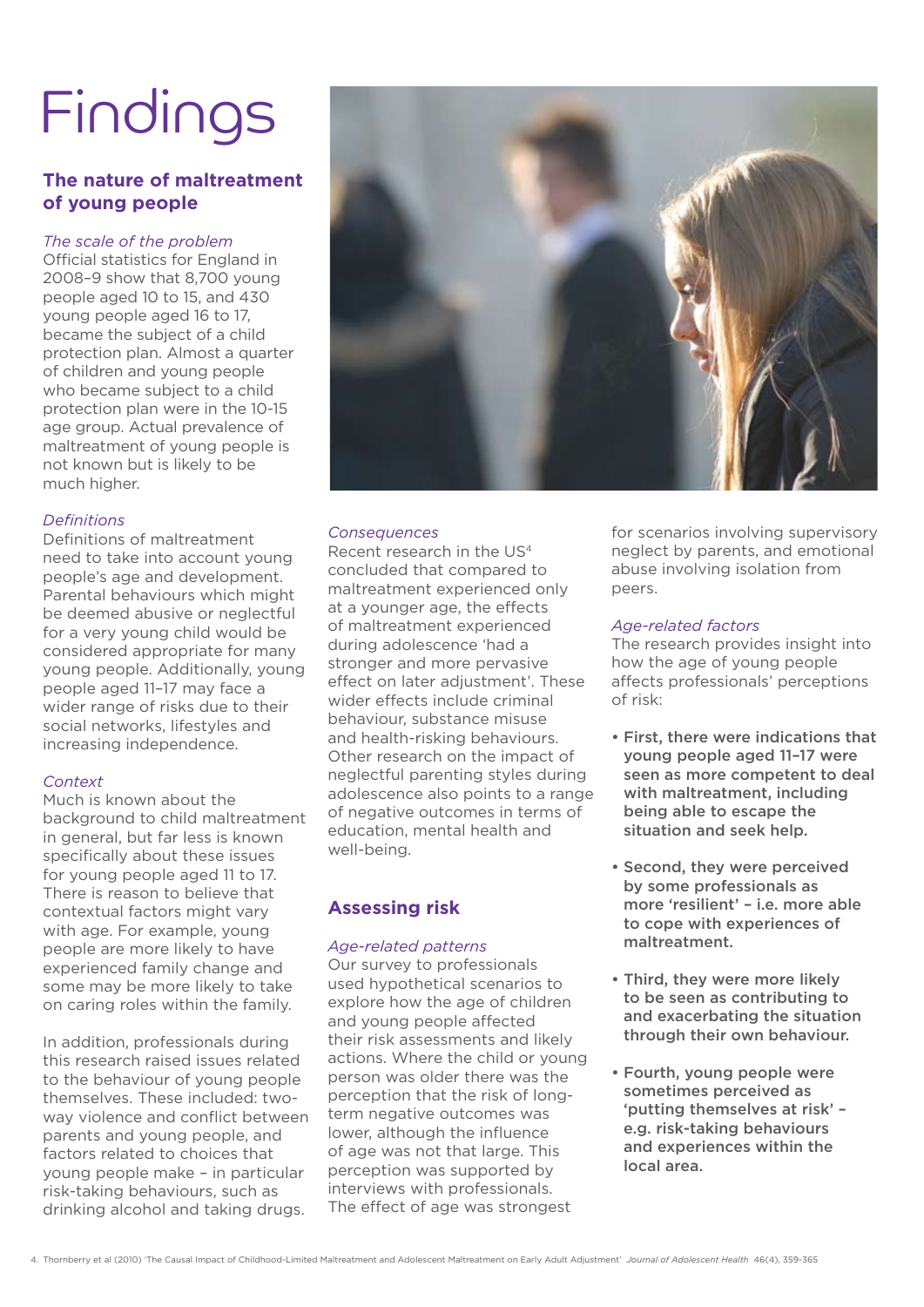#### *Young people's perceptions of risk*

Research with neglected teenagers has shown that young people may define maltreatment more broadly than professionals – deeming poor parenting as maltreatment, but also underestimating the severity of parental neglect<sup>5</sup>. Research from the US also suggests that young people's own assessments of maltreatment and its severity are linked with later outcomes. This evidence underscores the importance of involving and incorporating young people's views into assessment and planning processes.

### **Responding to maltreatment of young people**

#### *Making a referral*

Our research suggests that after carrying out an assessment of risk professionals are as likely to refer young people to Children's Social Care Services as younger children. However, initial perceptions of risk were found to be affected by age.

In general, the relationships between referring professionals and Children's Social Care Services staff were positive and there were some good practice examples in which social care professionals provided support to professionals who were unclear about whether a case met child protection thresholds. However, the research highlighted certain obstacles to professionals making a referral, some of which are particularly relevant to older young people.

• First, there were issues about perceptions of the thresholds operated by Children's Social Care Services. Some professionals saw these thresholds as being dictated by resource considerations and were deterred from making a referral as they did not feel it would be acted on. For professionals who worked

across a number of local authorities, the task was much harder because of the variation in thresholds.

- Second, there were perceived to be complexities and uncertainties regarding making referrals relating to sexual relationships between young people and older men. Professionals also experienced complex ethical and professional dilemmas when young people did not want to be referred or did not want parents to know about abuse. In some cases professionals feared raising young people's expectations or putting them at further risk of harm if services were not provided.
- Third, across all age groups, there appeared to be more uncertainty regarding thresholds for emotional abuse and neglect; there was a lack of clarity regarding when it was appropriate to make referrals in these instances.
- Fourth, some professionals were concerned about the potential negative impact on their working relationship with young people and families of making a child protection referral; and this was exacerbated when it was felt that the situation may not meet the threshold requirements.
- Finally, resource issues involved in assessing cases and making referrals were cited within the Police – an agency which appears to make a high volume of referrals. Concerns regarding resources were also raised by professionals working in education, particularly in relation to the time implications for them of undertaking the Common Assessment Framework.

#### *Young people seeking help*

This study has also identified barriers to young people successfully seeking help, which support previous similar research:

- First, the ability to trust and build a relationship with a consistent professional was and is, a key factor affecting disclosure of maltreatment. Young people were most likely initially to talk to a friend or family member or, in some cases, a professional who they already knew and trusted, such as a teacher.
- Second, young people were acutely aware of the potential impact of a disclosure of maltreatment, both for themselves and their families. This challenges the assumptions of many professionals that it is easier for young people to disclose abuse than children. Whilst young people may possess better communication skills, there are still a range of different barriers that young people need to overcome.
- Third, young people did not have sufficient information or knowledge about agencies in their local area. They often lacked an understanding of the roles of different professionals and therefore did not know who to approach or how to access support. Once young people had been referred to Children's Social Care Services both they and professionals reported difficulty contacting social workers. This is likely to be the result of high workloads and resource constraints.

#### *Initial responses to referrals*

Whilst there was evidence from the attitudes survey of strong links between assessments of risk and likely immediate actions, including strategy discussions and Section 47 enquiries, this was not an entirely uniform picture. In cases of emotional abuse and neglect there tended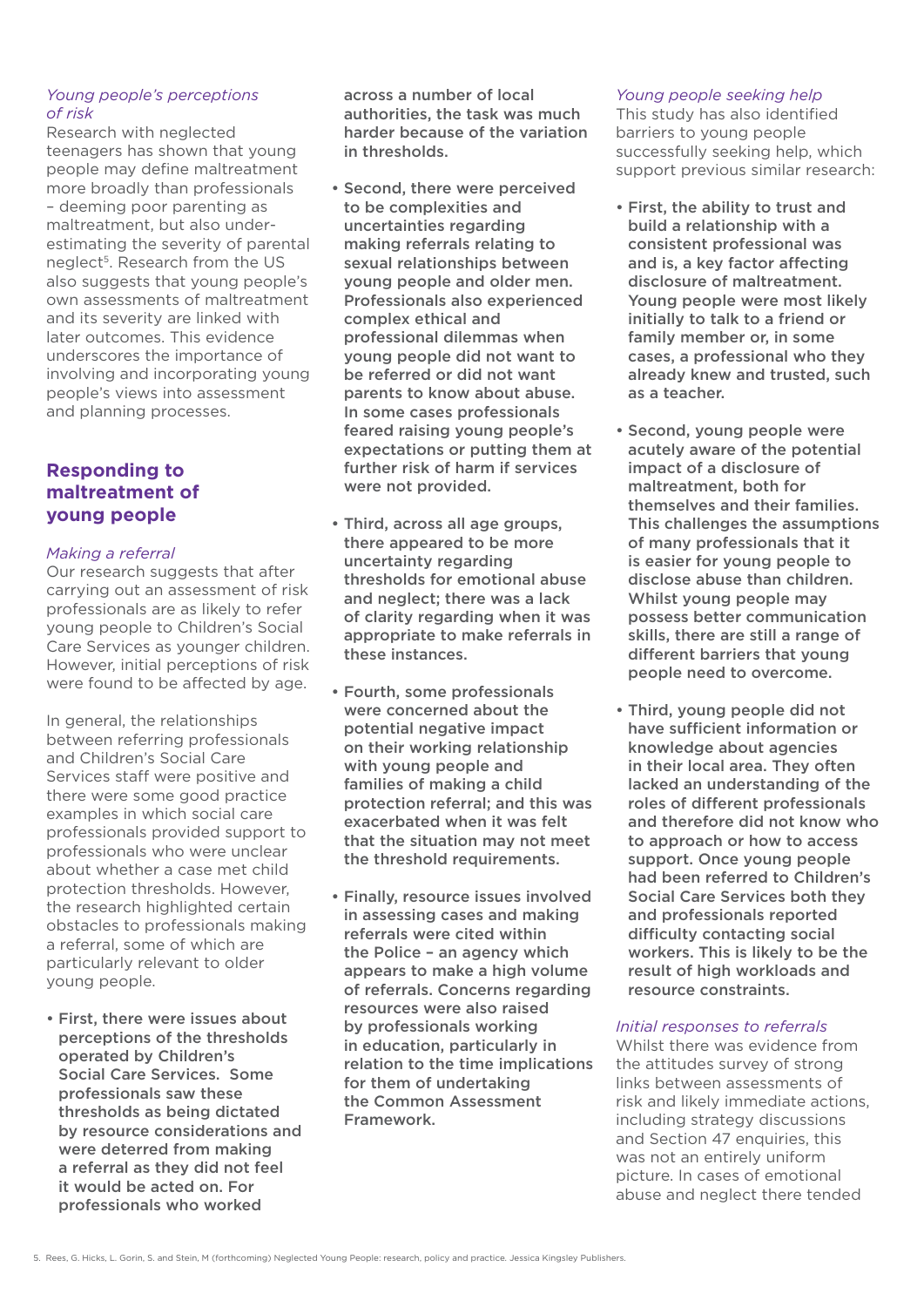to be a weaker link between risk assessment and actions which could lead to a lower level of response.

The research provides some evidence of age-related factors affecting Children's Social Care Services professionals' assessment and responses. There were several factors here:

- A young person's perceived competence and resilience.
- Resource issues were a major factor in decision-making about initial response and could lead to cases involving young people having a lower priority and/or a slower response time.
- Young people, in comparison with younger children, were seen as a greater challenge to engage and work with.

#### *Ongoing responses*

A key issue of concern for Children's Social Care Services staff was how to formulate the most effective response to referrals of young people who may be experiencing maltreatment. There was a fairly common view that the child protection process was often not the best way of responding to these young people. There were a number of reasons for this:

- First, the process was seen as being aimed at younger children who were being hurt by someone within the family, and perceived as being less relevant in circumstances where young people were 'putting themselves at risk' or were maltreated by someone outside the family.
- Second, some professionals felt that it was difficult to engage young people effectively in the process for a range of reasons such as young people not wanting to be involved in child protection conferences.

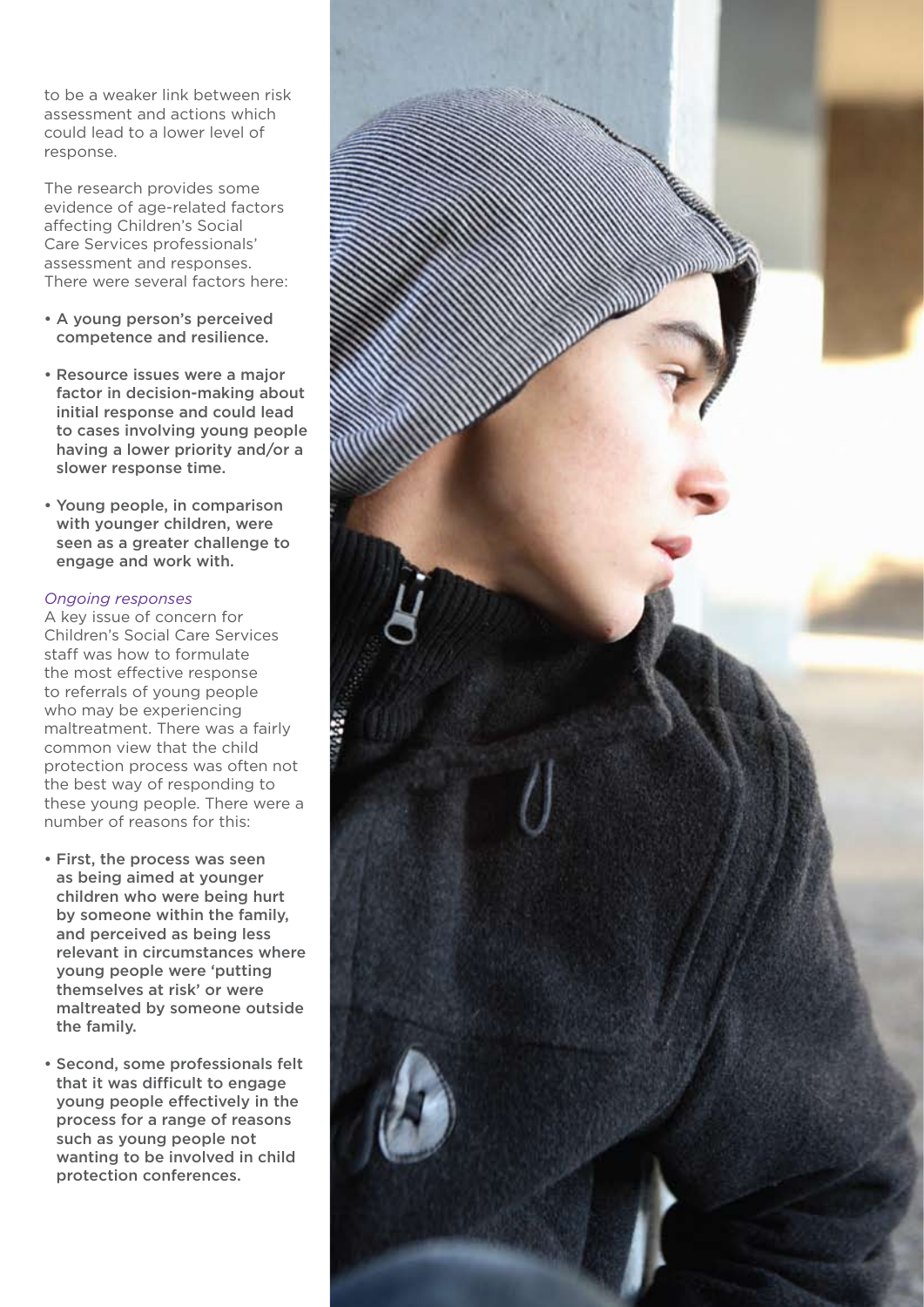- Third, some social work practitioners felt that the child protection process did not always allow young people sufficient opportunity to control processes, which was especially important for this age group.
- Finally it was not clear how effective a child protection plan could be in cases in which parents may not be committed to keeping young people in the family home – and, in some cases, were actively seeking their removal.

Hence, many of the Children's Social Care Services professionals felt that alternative responses to cases of maltreatment of older young people would be more effective, for example:

- Dealing with the case through the 'child in need' route
- Pursuing multi-agency approaches including use of the Common Assessment Framework, other forms of multi-agency risk assessment or a 'Team Around the Child'.

This was because social work practitioners believed these alternative ways of working allowed young people more autonomy, input and control over the processes involved than child protection proceedings. In addition, lead professionals could be identified who had an existing relationship with the young person and who were therefore in a better position to engage the young person in safeguarding processes.

Our analysis of statistics from participating local authorities confirms the above findings:

Generally, across all the areas sampled, as young people get older, a referral is less likely to receive child protection and related responses.

# **Broader policy issues**

The surveys and interviews with practitioners, policy makers and others have highlighted a number of key broader issues which form an important backdrop to the practice-based issues highlighted in the study:

- Resources and capacity are key overarching issues both within Children's Social Care Services and also within key referring agencies. This study has thrown light on some of the difficult decisions which professionals face in attempting to prioritise their work to balance out the diverse issues and needs faced by children and young people at different ages. Our research suggests, in particular, a lack of services for young people over 14 which may deter professionals from making referrals.
- The need for ongoing training and professional awareness of the issues. This study highlights key differences between professionals' perceptions of risk related to the age of children and young people and the research evidence on this issue.
- Issues of multi-agency working. There are signs of positive developments but the research has also suggested areas where professional collaboration could still be strengthened and an important role for Local Safeguarding Children Boards in continuing to facilitate this.
- Transitions of young people across services. The study has highlighted some areas where there may be gaps in the network of service provision for older young people.
- The research has highlighted areas where professionals do not feel clear about the legal position of young people, particularly 16- and 17-year-olds. There appear to be a number of grey areas here in terms of these young people's status as children and as adults.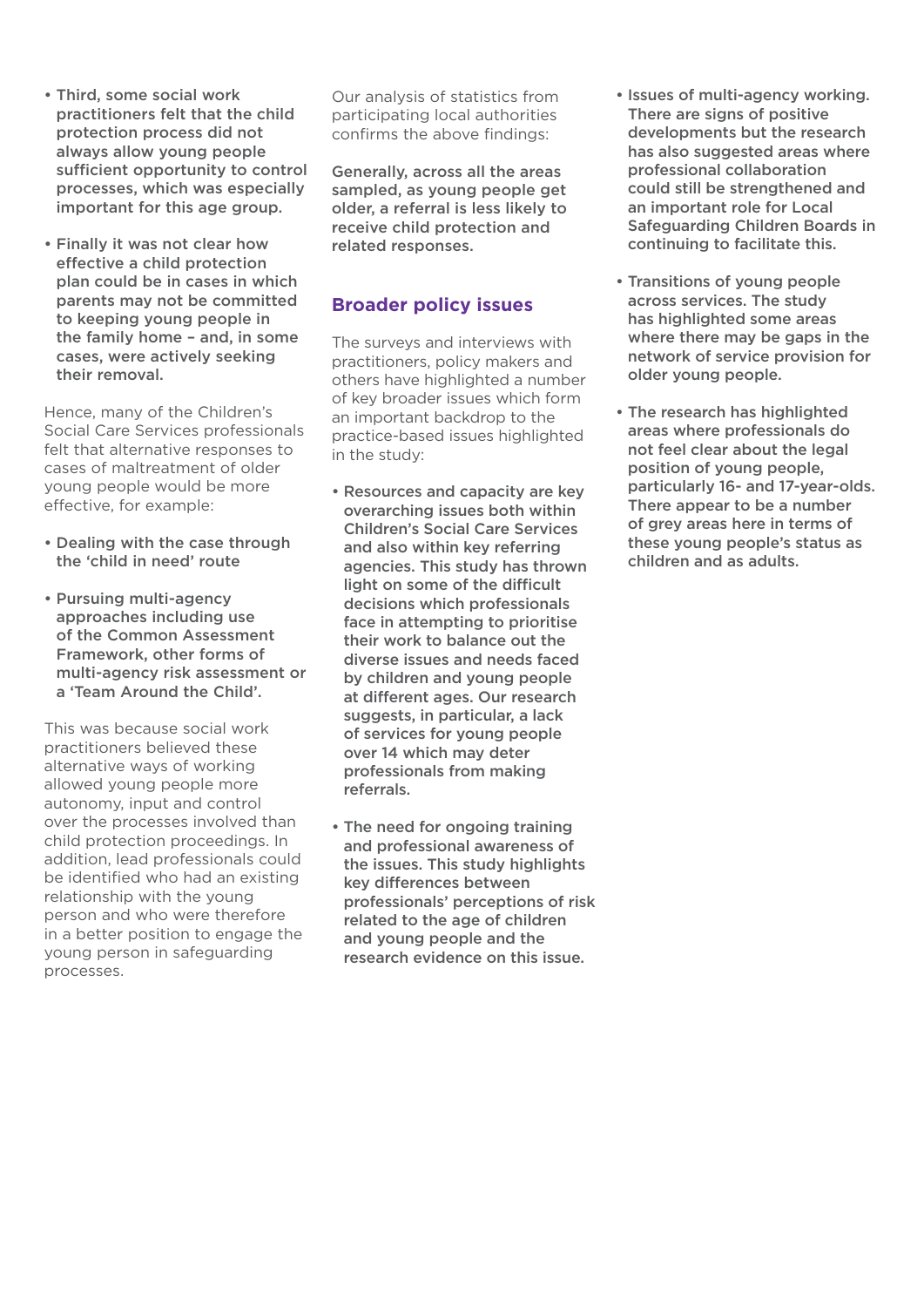# Implications for policy, practice and research

## **Young people**

- Young people often turn to their friends as the first source of advice and support when they are experiencing abuse. A young person's guide on 'what to do if a friend is being abused' needs to be developed to support young people in advising their friends and provide information about how young people can access help.
- Most of the young people we spoke to were confused about what had happened to them at different stages of the safeguarding process and why and what different professionals' roles are. Simple and clear information about the safeguarding process needs to be made available to young people who come into contact with Children's Social Care Services.
- Peers and schools are an important source of support to young people. Models such as safeguarding forums in schools, or the use of safeguarding mentors in secondary schools may help young people to identify who to speak to and support them to disclose abuse. These could work alongside the child protection leads in schools and feed their views into Local Safeguarding Children Boards.
- Young people who have been maltreated need a consistent professional with whom they can build a relationship with and contact when they need to. This requires Children's Social Care Services and others to consider the most effective way of providing this.
- A system of young people's advocates should be considered.
- Young people and their families need to be more actively involved in the child protection process and young people need to have more control over the process and information sharing. New ways of working with young people, families and the wider network around the young person may need to be developed to allow this.

### **Practitioners and practice managers**

• There appears to be a common professional view that the effects of maltreatment are less severe for older young people than for younger children.

This view is not, however, well supported by the limited research evidence that exists on this topic. It is important that the evidence on this issue is more effectively disseminated to practitioners and commissioners and its implications for training, practice and service provision fully considered.

• Referral routes are a key issue in relation to older young people accessing protective services. All agencies working with young people should consider the most effective means of facilitating self-referral by young people, and also of publicising services to the general population of young people and adults.